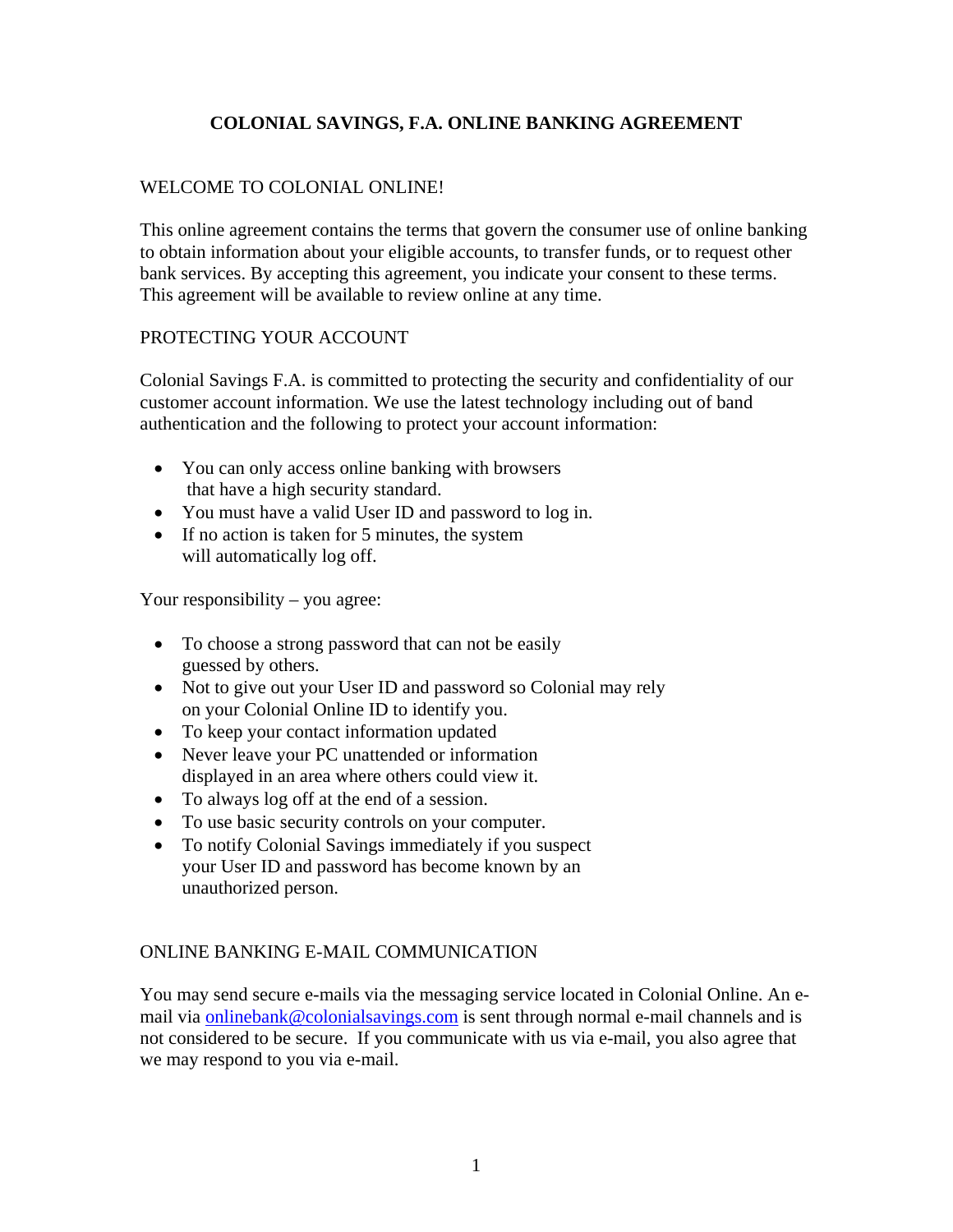#### ENROLLMENT FOR COLONIAL ONLINE

#### PERSONAL ACCOUNTS

Colonial Savings personal account customers can enroll online, by selecting the Accept button at the end of this agreement, and indicating acceptance of these terms and conditions. To register online you must provide us with your social security number, email address, and additional personal information in order to confirm your identity. You will be prompted to choose a User ID and Password. Password guidelines are available on the Log-in page and the change password screen. If you do not wish to complete the enrollment process online, you may complete an Enrollment by Mail Form online or at any branch. A User ID and temporary password will be sent to you in the mail. The system will require you to change your password. If your User ID and password are inactive for a period of one year or longer, or you do not log in within 90 days of being issued your User ID and password, your access will be deactivated and you will be required to enroll again.

#### PASSWORDS

Passwords guidelines are available on the Log-in page and the change password screen. Please choose strong passwords that are not easily guessed by others. Passwords will expire every 180 days and you will be required to choose a new password. You may change your password at any time by selecting the Change Password option. Any password resets that are done as the result of a telephone call will be temporary and will require the selection of a new password the first time you logon.

#### ACCOUNTS LINKED TO USER ID

All Colonial Savings accounts to which you have access will initially be linked to your User ID. If there are accounts that you do not wish to access online, the system allows you to hide them from view.

#### TRANSFER FUNDS

As a Colonial Online customer you will be able to make immediate transfers between certain Colonial accounts online. All transfers are subject to the Terms and Conditions disclosed at each account opening. You may make transfers from checking, money market, and savings accounts. You may make transfers to checking, money market, savings accounts, Colonial Protect, and installment loans. Transfers are based on the available balance. If you do not have sufficient funds to complete a transfer, the transfer may not be completed. If we do complete a transfer as a service to you, you are responsible for any overdraft fees. You may transfer funds until 8:00 P.M. CST on a banking day.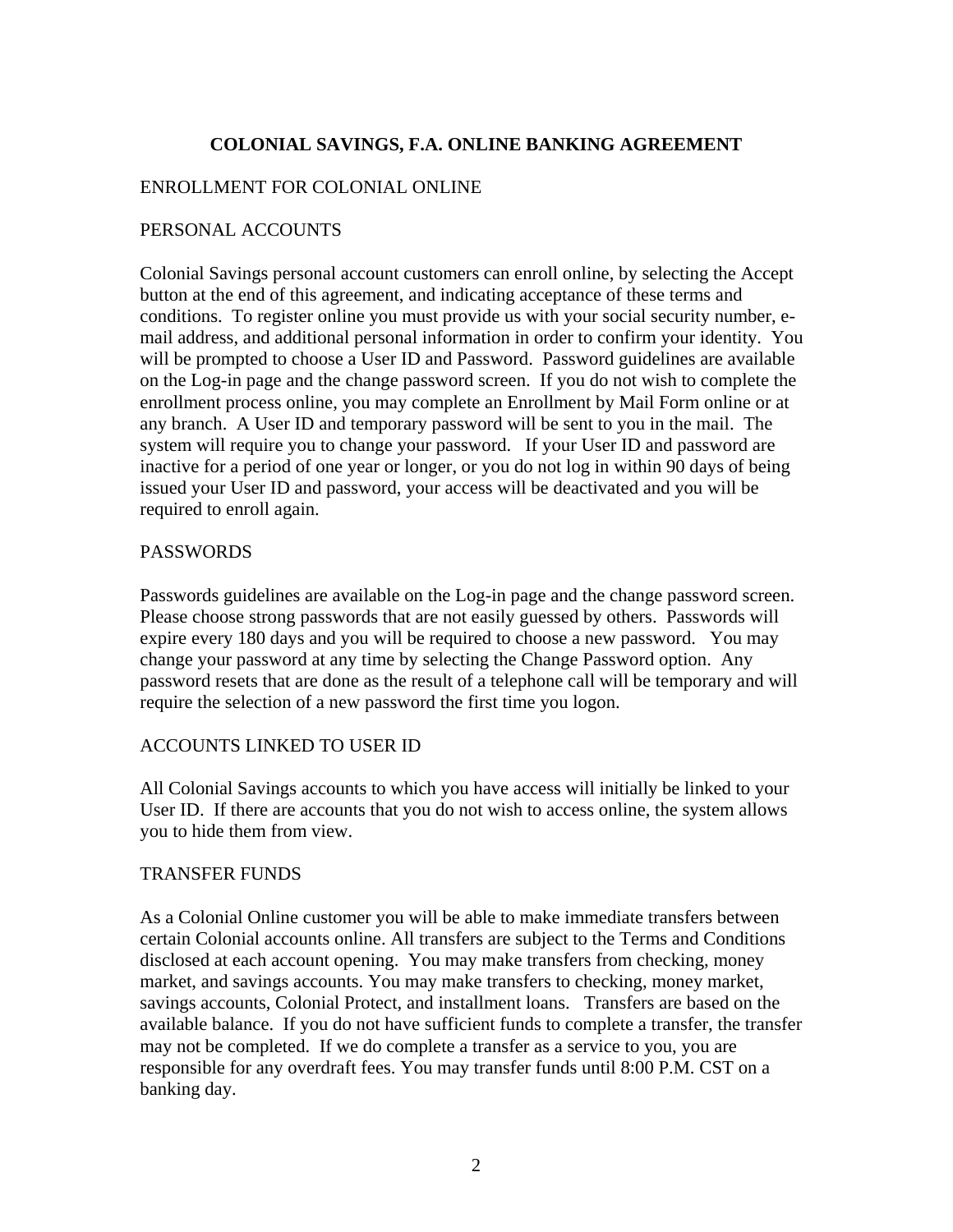Transfers performed after 8:00 P.M. or on week-ends will be available the next banking day. Transfers may also be future dated or set up on a recurring basis, for example, transfer \$50 from checking to savings every three weeks.

#### MOBILE BANKING

Mobile banking will be provided as a free service to consumers in three modes: SMS text; Mobile Web channel; and downloadable Applications for certain mobile devices. Mobile banking is powered by a third party mobile technology solution. There may be charges associated with text messaging and data usage from your mobile carrier. You are responsible for any fees related to text or data services. Mobile banking uses two sets of credentials to establish security, a Mobile User ID and your online banking User ID and password. You must register your mobile phone in online banking to use this service. If your mobile device is lost or stolen - contact your mobile carrier, text STOP to 79680, login to online banking and disable or remove your phone, or contact us directly.

#### BILL PAY SERVICE PERSONAL ACCOUNTS

You must request bill pay services by completing the bill pay enrollment form on the login page of Colonial Online. Colonial Savings F.A. bill pay services are powered by a third party. Although payments can be scheduled at any time, payments will processed on the business day you designate the bill to be processed, provided the payment request is received prior to the 3:00 CST cut-off time. You must allow sufficient time for the Payee to receive and process the payment before the payment due date. Payments typically require 5 business days to complete. Any bill payment can be changed or cancelled by you provided you access the bill pay service before cut-off time on the day prior to the business day the payment will be initiated. The bill pay service reserves the right to select the method in which to remit the funds to the Payee and establish payment limits. Limited bill pay services are available via Mobile Banking. You must be enrolled for bill pay on online banking to use the mobile bill pay service. We will not be liable for damages caused by delay in process or error in process. We will not be liable if any of the following occurs: funds are not available in your account; you had knowledge of possible equipment or system malfunctions; any information provided by you about the Payee is incorrect; there are any delays in the handling of the payment by the Payee; circumstances beyond our control; and other applicable laws and/or regulations. The bill pay section of Colonial Online has extensive Help and additional Terms and Conditions including a fee schedule. The normal Colonial Savings Insufficient Funds fee, Overdraft fee, and Stop Payment fee each apply to the bill pay service assessed. Please notify us in writing if you wish to discontinue the bill pay service. You are responsible for payment instructions made prior to your cancellation.